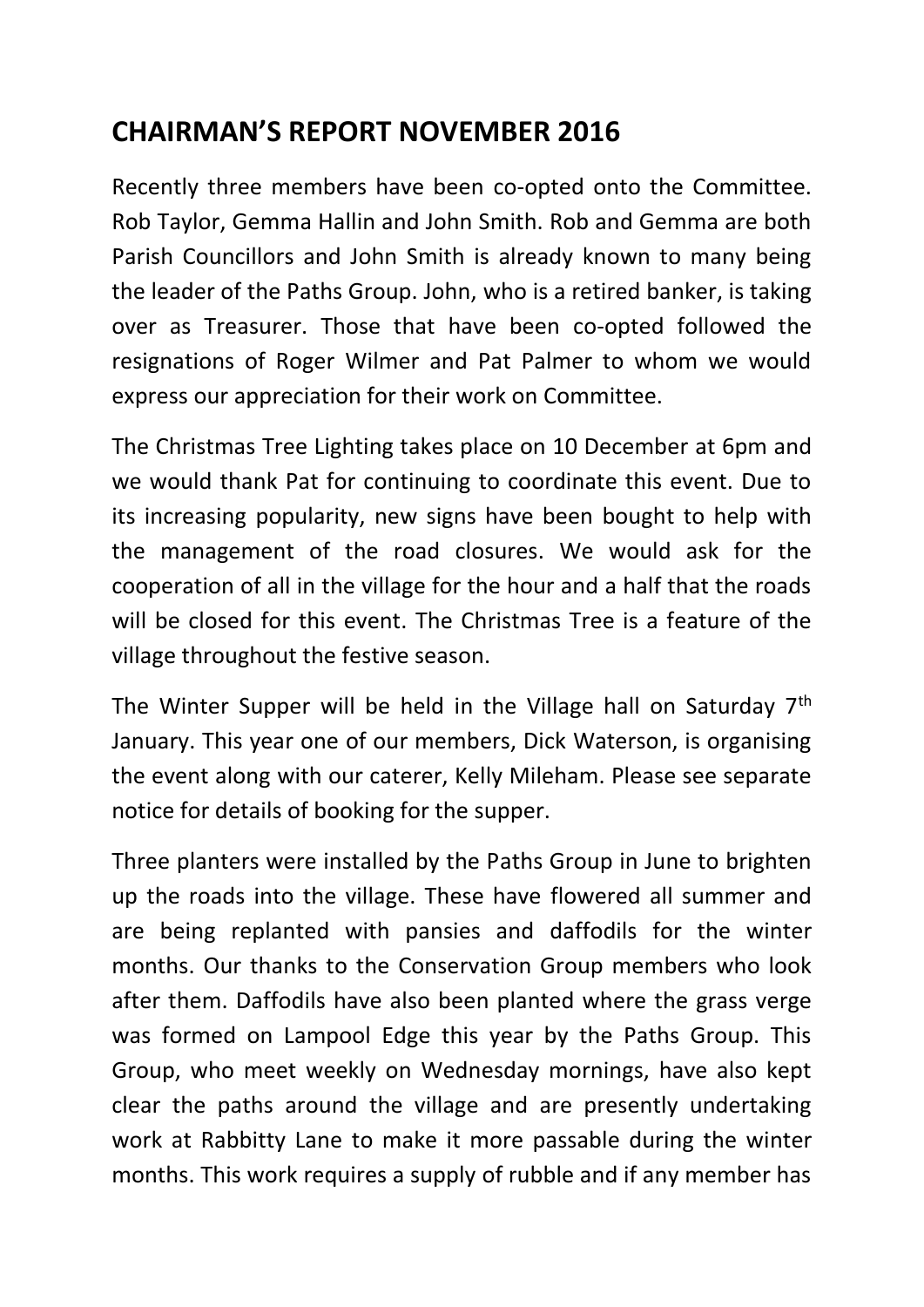this available and wishes it uplifted please contact John Smth Tel: 01825 714683.

Due to a recent change in policy at East Sussex County Council the issue of future grass cutting in the village is still under review and it is hoped this will be finalised shortly.

At the beginning of October there was a clean-up day when a remarkable amount of litter was collected despite ongoing litter picking by several of our members. There is still a problem with dog fouling on verges and pavements. All dog owners must take responsibility for clearing up after their dogs and disposing of dog poo bags in the dedicated bins and not throwing them in hedges and bushes as happens on occasion.

The Children's Play Area at the Maresfield Recreation Ground has undergone a complete refurbishment and was reopened on 25 October after 3 years in the planning. Children from Bonners School drew up plans 3 years ago of the equipment they would like and it is already proving very popular. MCG have donated a picnic table for the use of all using the play area.

You may have noticed that the White Rails on the High Street adjacent to the church, as mentioned previously, are in a poor state of repair. They are a feature of the village but unfortunately the White Rails are not considered a safety factor by ESCC and as such they will not fund their replacement. The Committee are currently getting costings with a view to replacing them. It may be the amount required is more than MCG would normally give for one project and this may involve seeking donations or holding a specific fund-raising event.